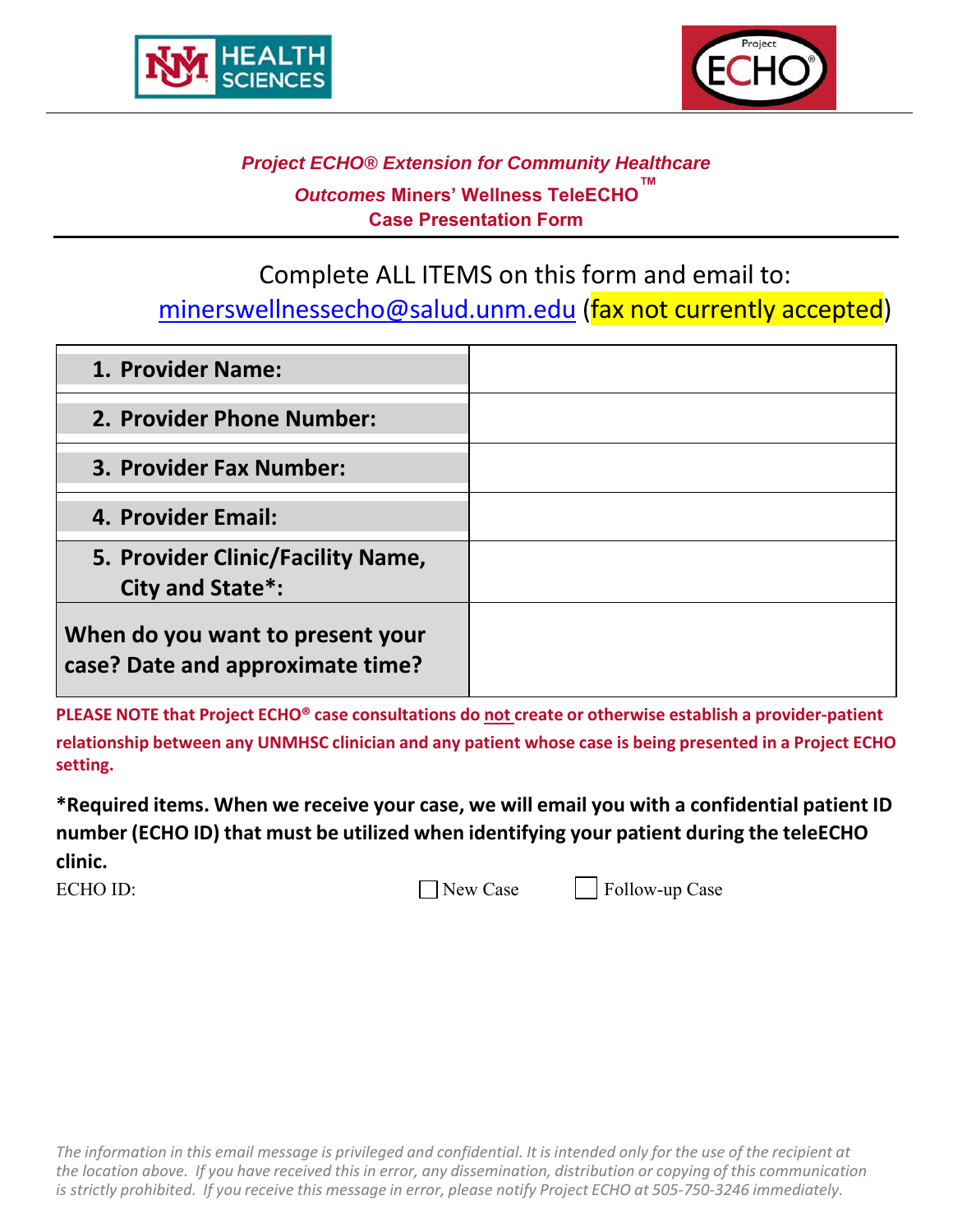



**PLEASE BRIEFLY STATE ONE MAIN QUESTION FOR DISCUSSION:** (detailed questions can be provided in the section titled Clinical and non‐Clinical Management Questions):

| Question:                                                                                                                                                                              |  |  |  |  |
|----------------------------------------------------------------------------------------------------------------------------------------------------------------------------------------|--|--|--|--|
| PLEASE CHECK ALL BOXES RELEVANT TO THE MANAGEMENT QUESTIONS                                                                                                                            |  |  |  |  |
| By presenting this case, I hope to obtain                                                                                                                                              |  |  |  |  |
| Help with diagnosis $\vert \ \vert$ Help with clinical management<br>Help with test quality/interpretation<br>Help with legal/benefits counseling $\vert$ $\vert$ Other – please state |  |  |  |  |
| Patient demographic information                                                                                                                                                        |  |  |  |  |
| Male<br>Female<br><b>Primary insurance:</b>                                                                                                                                            |  |  |  |  |
| Age (in years)<br><b>Secondary insurance:</b>                                                                                                                                          |  |  |  |  |
| State of primary current residence                                                                                                                                                     |  |  |  |  |
| <b>NM</b><br>UT<br><b>WY</b><br><b>Other</b><br>МT                                                                                                                                     |  |  |  |  |
| <b>Smoking history</b><br>Current smoker<br>Former smoker<br>Never smoked<br>If applicable, cumulative pack-years of smoking                                                           |  |  |  |  |

#### **Occupational History Please check details of mining/milling/transportation exposure**

| Coal                                | Uranium                             | Metal or Non-metal (including sand,<br>gravel, quarry workers, and others) |  |
|-------------------------------------|-------------------------------------|----------------------------------------------------------------------------|--|
|                                     |                                     | Type of metal or non-metal<br>exposure:                                    |  |
| Duration of exposure in years:      | Duration of exposure in years:      | Duration of exposure in years:                                             |  |
| Year of start of exposure:          | Year of start of exposure:          | Year of start of exposure:                                                 |  |
| Year of end of exposure:            | Year of end of exposure:            | Year of end of exposure:                                                   |  |
| Sites:                              | Sites:                              | Sites:                                                                     |  |
| Underground mine                    | Underground mine                    | Underground mine                                                           |  |
| Above ground mine                   | Above ground mine                   | Above ground mine                                                          |  |
| Mills                               | <b>Mills</b>                        | Mills                                                                      |  |
| Transportation related to mine/mill | Transportation related to mine/mill | Transportation related to mine/mill                                        |  |
| Multiple sites of exposure          | Multiple sites of exposure          | Multiple sites of exposure                                                 |  |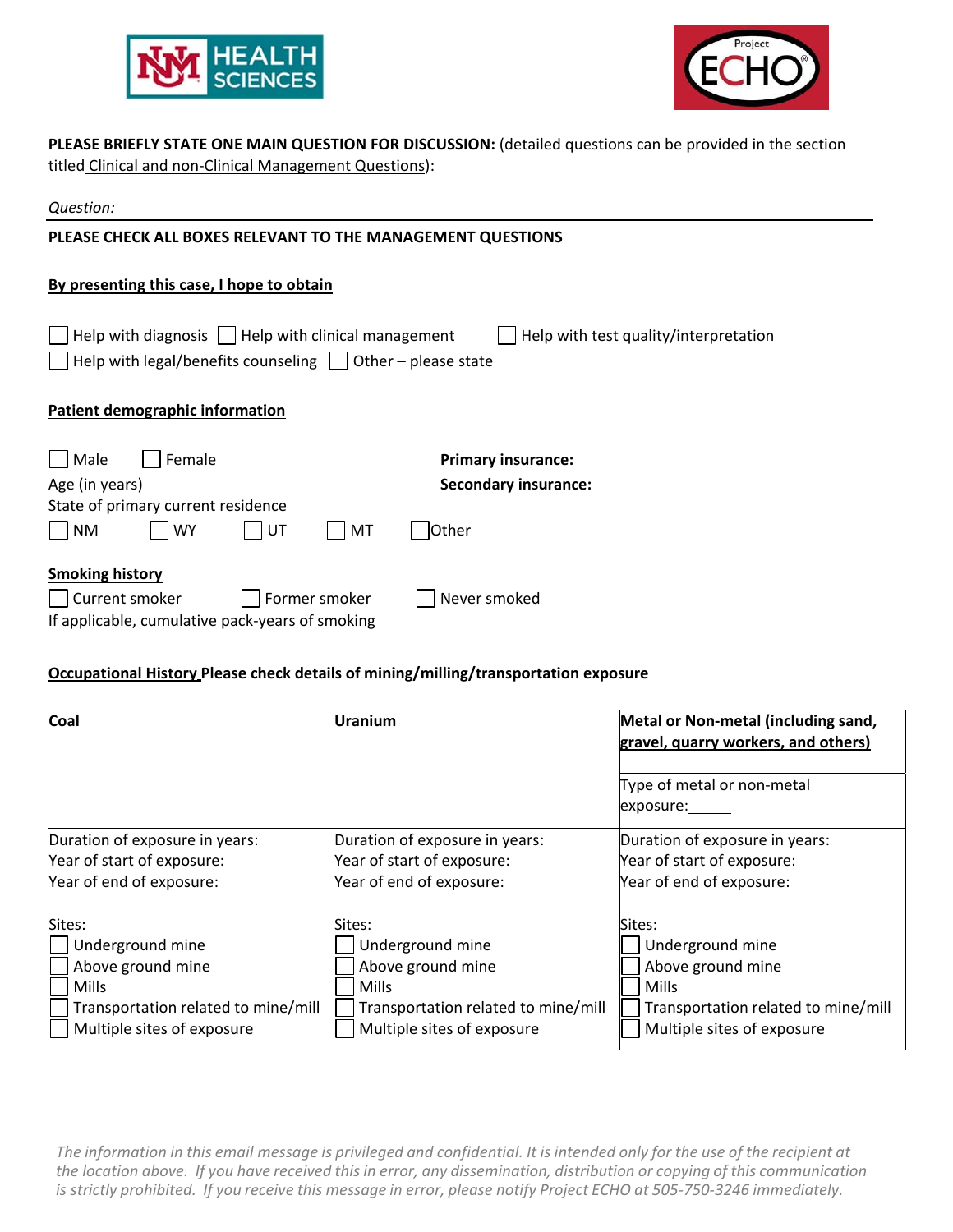



### **Medical History and Examination Please check symptoms, if applicable**

| <b>Symptom</b>      | Yes (Y) or No | If yes, year of onset (yyyy) or age of Comment, if<br>onset (in yrs.) | applicable |
|---------------------|---------------|-----------------------------------------------------------------------|------------|
| Dyspnea on exertion |               |                                                                       |            |
| Dyspnea at rest     |               |                                                                       |            |
| Cough               |               |                                                                       |            |
| Phlegm              |               |                                                                       |            |
| Wheeze              |               |                                                                       |            |
| Other               |               |                                                                       |            |

#### **Please check if the patient has a clinical provider‐given diagnosis for the following, if applicable**

| Symptom                                           | Yes (Y) or No | If yes, year of onset (yyyy) or<br>age of onset (in yrs.) | Comment, if<br>applicable |
|---------------------------------------------------|---------------|-----------------------------------------------------------|---------------------------|
| COPD-emphysema phenotype                          |               |                                                           |                           |
| <b>COPD-chronic bronchitis</b><br>phenotype       |               |                                                           |                           |
| Pulmonary fibrosis                                |               |                                                           |                           |
| Pneumoconiosis/Silicosis                          |               |                                                           |                           |
| Secondary pulmonary<br>hypertension/cor pulmonale |               |                                                           |                           |
| Asthma                                            |               |                                                           |                           |
| Other                                             |               |                                                           |                           |

#### **Please describe the following examination findings**

| Date of examination   |              |             |      |
|-----------------------|--------------|-------------|------|
| Height (inches)       | Weight(lbs.) | BMI (kg/m2) | Lung |
| auscultation findings |              |             |      |
| Pedal edema           |              |             |      |

#### **Clinical Tests: Please check if the patient has had any of the following tests, if applicable**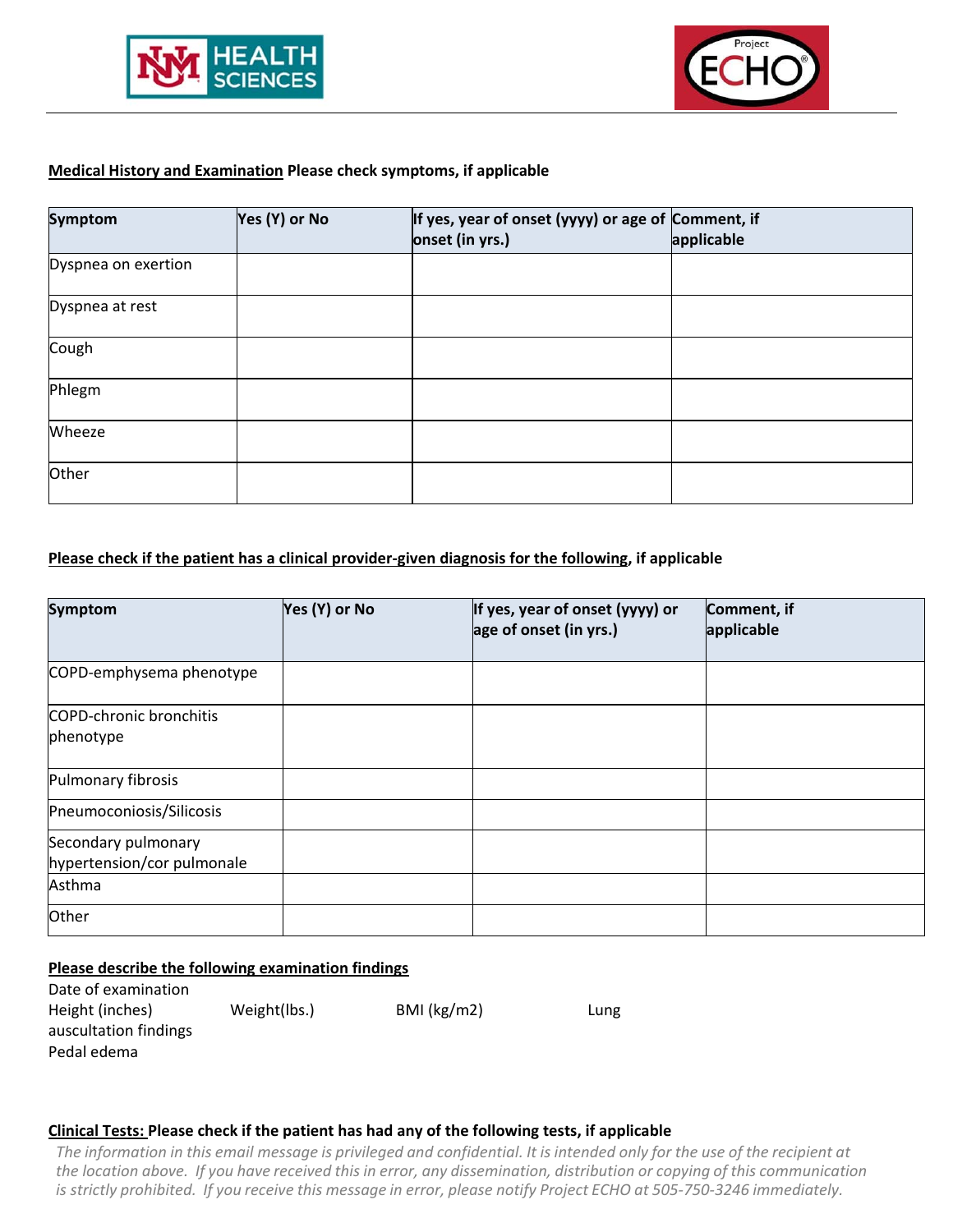



#### **\*** *You may attach test results if you wish, but please black out any personally identifying information***.**

| <b>Test</b>                         | Date of test<br>(MM/DD/YYYY) | Absolute value and/or<br>% predicted | <b>Comment on Quality</b> |  |  |
|-------------------------------------|------------------------------|--------------------------------------|---------------------------|--|--|
|                                     |                              |                                      |                           |  |  |
| Prebronchodilator<br>spirometry     |                              |                                      |                           |  |  |
| Postbronchodilator<br>spirometry    |                              |                                      |                           |  |  |
| Lung volume                         |                              |                                      |                           |  |  |
| Diffusing capacity                  |                              |                                      |                           |  |  |
| Arterial blood gas at rest          |                              |                                      |                           |  |  |
| Arterial blood gas with<br>activity |                              |                                      |                           |  |  |
| Chest radiograph                    |                              |                                      |                           |  |  |
| B-read of chest<br>radiograph       |                              |                                      |                           |  |  |
| Other                               |                              |                                      |                           |  |  |

#### **If serial spirometry tests are available, please summarize the relevant ones below.**

| Date of test<br>(MM/DD/YYYY) | Weight in<br>pounds | Prebronchodilator<br>FVC (Ls. and $\%$<br>predicted) | Prebronchodilator<br>FEV1(Ls. and $\%$<br>predicted) | FEV1/FVC ratio |
|------------------------------|---------------------|------------------------------------------------------|------------------------------------------------------|----------------|
|                              |                     |                                                      |                                                      |                |
|                              |                     |                                                      |                                                      |                |
|                              |                     |                                                      |                                                      |                |

\* *You may attach test results if you wish, but please black out any personally identifying information.*